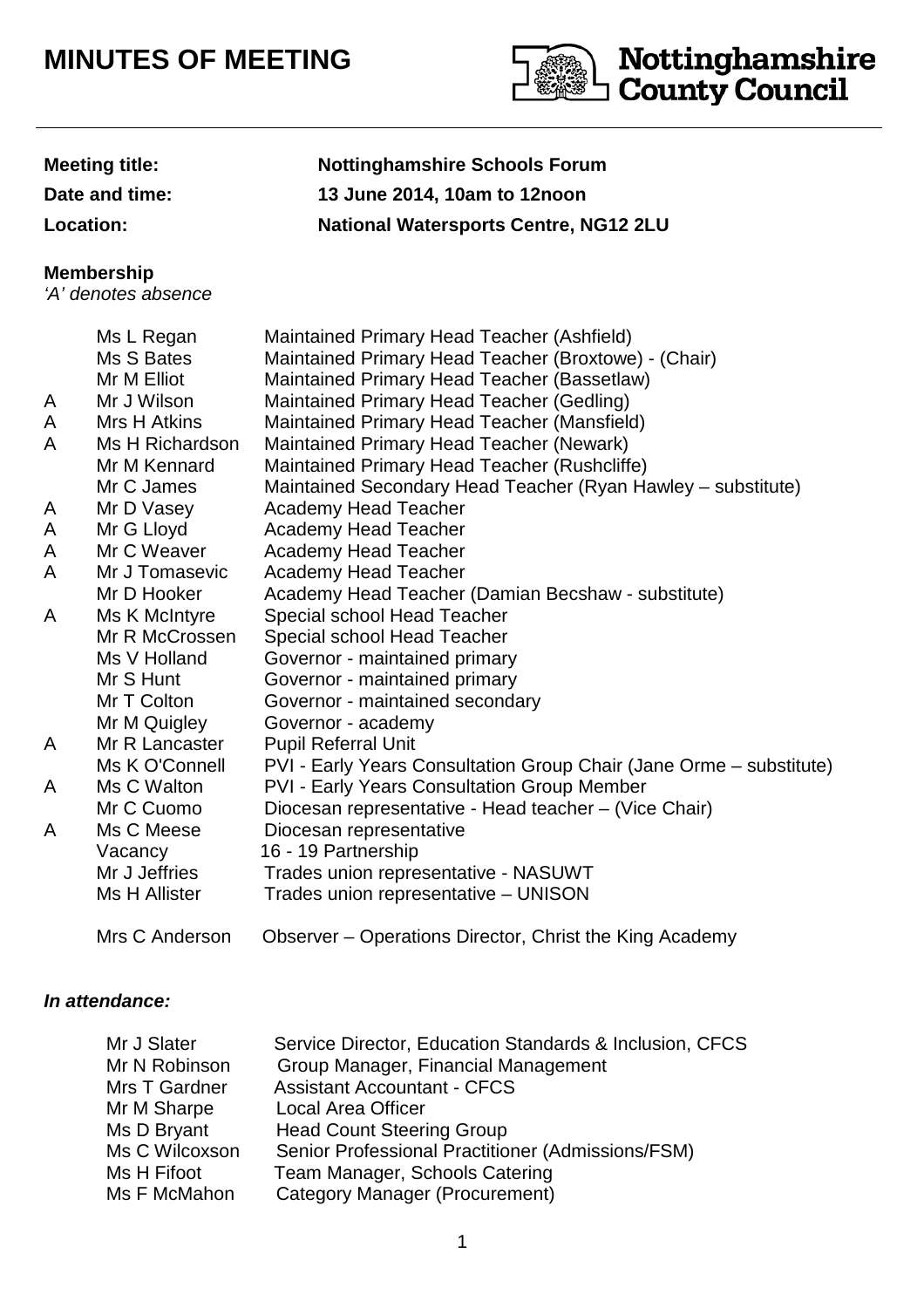|    |                                                                                                                                                                                                                                                                                                                                                                                                                                                                                                                                                                                                                                                                                                                                                                                                                                                                                                                                                                                                    | <b>ACTION</b> |
|----|----------------------------------------------------------------------------------------------------------------------------------------------------------------------------------------------------------------------------------------------------------------------------------------------------------------------------------------------------------------------------------------------------------------------------------------------------------------------------------------------------------------------------------------------------------------------------------------------------------------------------------------------------------------------------------------------------------------------------------------------------------------------------------------------------------------------------------------------------------------------------------------------------------------------------------------------------------------------------------------------------|---------------|
| 1. | Welcome and apologies for absence                                                                                                                                                                                                                                                                                                                                                                                                                                                                                                                                                                                                                                                                                                                                                                                                                                                                                                                                                                  |               |
|    | Sally Bates welcomed members to the meeting, and the group was asked to<br>introduce themselves.                                                                                                                                                                                                                                                                                                                                                                                                                                                                                                                                                                                                                                                                                                                                                                                                                                                                                                   |               |
|    | Apologies were received from Claire Meese, Dick Vasey, Helen Richardson,<br>John Tomasevic, Rob Lancaster, Julian Wilson, Helen Atkins, Anne Hall,<br>Anthony May, Chris Walton, and Kathy McIntyre.                                                                                                                                                                                                                                                                                                                                                                                                                                                                                                                                                                                                                                                                                                                                                                                               |               |
| 2. | Minutes from meeting held 6 <sup>th</sup> February 2014                                                                                                                                                                                                                                                                                                                                                                                                                                                                                                                                                                                                                                                                                                                                                                                                                                                                                                                                            |               |
|    | The following amendments to the minutes and updates were made:                                                                                                                                                                                                                                                                                                                                                                                                                                                                                                                                                                                                                                                                                                                                                                                                                                                                                                                                     |               |
|    | Point 6: - Schools Budget 2014/15.<br>Action point for Katy Adamson - queries were raised regards centrally retained<br>items by the PVI sector, Neil Robinson informed the group a meeting between<br>NCC (Marion Clay, Justine Gibling, Derek Higton & Katy Adamson) & the PVI<br>group took place on 27 <sup>th</sup> May 2014 at Welbeck House, Ollerton, at which a<br>satisfactory explanation to providers was given for the centrally held distribution<br>of the Early Years Block, in compliance with the NCC single funding formula.<br>Point 9: - Any other business, trade union facilities fund.<br>An omission from the previous minutes, Louise Regan raised some concerns                                                                                                                                                                                                                                                                                                         |               |
|    | from Ashfield heads about TUF funds and accountability for the money. The<br>need to ensure de-delegated money was not being used outside of the remit for<br>which it is de-delegated.<br>Action point for Katy Adamson– In the interest of transparency the position of<br>the trade union fund should be reported in the final accounts. Final accounts                                                                                                                                                                                                                                                                                                                                                                                                                                                                                                                                                                                                                                         |               |
|    | agenda item 4c shows the trade union underspend / carry forward at £66k                                                                                                                                                                                                                                                                                                                                                                                                                                                                                                                                                                                                                                                                                                                                                                                                                                                                                                                            |               |
|    | The rest of the minutes of the meeting were agreed as an accurate record.                                                                                                                                                                                                                                                                                                                                                                                                                                                                                                                                                                                                                                                                                                                                                                                                                                                                                                                          |               |
| 3. | <b>Heads Count</b><br>Denise Bryant presented the paper.<br>$\bullet$<br>Carlo Cuomo asked how many representatives the head count had and<br>$\bullet$<br>who used the service? Denise Bryant informed the forum that the head<br>count was made up of 7 representatives and the service was open to all<br>schools and academies, though the majority usage of the group was<br>from the primary sector.<br>• Take up of the service varies from district to district.<br>The service is not only used in time of crisis, but also with regards the<br>$\bullet$<br>well-being of heads.<br>Louise Regan, ask if there was a name list of the representatives? The<br>$\bullet$<br>forum was advised that there is a list available on the Nottinghamshire<br>County Council website, and that details are sent to schools on a termly<br>basis.<br>60 delegates attended the last head conference<br>$\bullet$<br>Tony Colton, accepted that it may be difficult to measure, however at<br>some |               |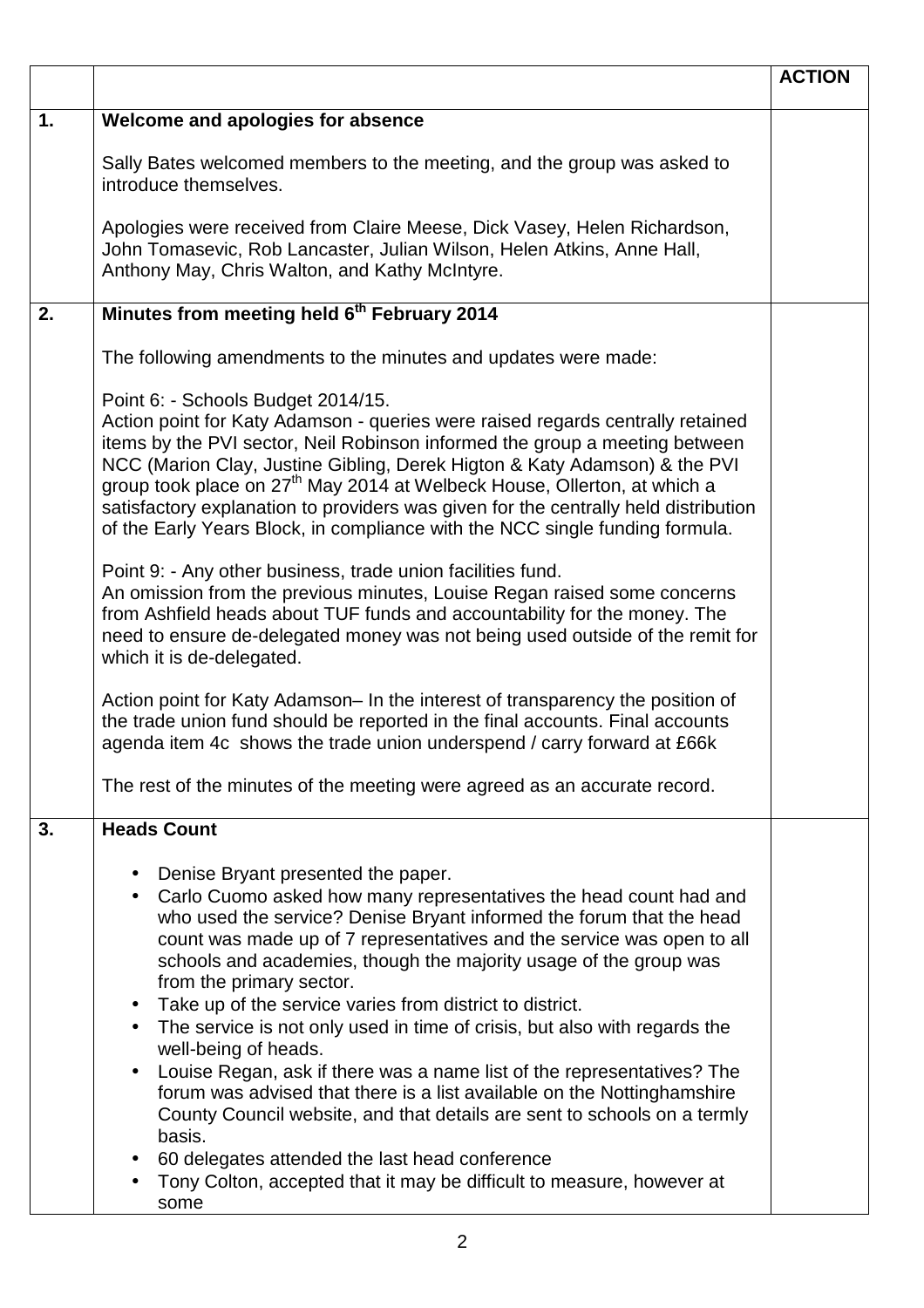|    | stage statistical information would be required, possibly an analysis of<br>head absent days etc. and raised the issue that if all head teachers<br>require the service, is there a more underlining issue here?<br>For the future information such as numbers attending head count<br>$\bullet$<br>conferences, number of phone calls and visits required, would be helpful<br>to the forum.<br>Recommendation/s<br>1. Notes the contents of the report;<br>Forum members noted contents of the report<br>2. Agrees to make an allocation to Heads Count of £37,950 in 2014/15 from<br>the DSG underspend.                                                                                                                                                                                                                                                                                                                                                                                                                                                                                                                                                                                                                         |    |
|----|-------------------------------------------------------------------------------------------------------------------------------------------------------------------------------------------------------------------------------------------------------------------------------------------------------------------------------------------------------------------------------------------------------------------------------------------------------------------------------------------------------------------------------------------------------------------------------------------------------------------------------------------------------------------------------------------------------------------------------------------------------------------------------------------------------------------------------------------------------------------------------------------------------------------------------------------------------------------------------------------------------------------------------------------------------------------------------------------------------------------------------------------------------------------------------------------------------------------------------------|----|
|    | Votes for<br><b>Abstentions</b><br>Votes against<br>$\overline{7}$                                                                                                                                                                                                                                                                                                                                                                                                                                                                                                                                                                                                                                                                                                                                                                                                                                                                                                                                                                                                                                                                                                                                                                  |    |
|    |                                                                                                                                                                                                                                                                                                                                                                                                                                                                                                                                                                                                                                                                                                                                                                                                                                                                                                                                                                                                                                                                                                                                                                                                                                     |    |
|    | Forum members were advised that observers do not have a vote.                                                                                                                                                                                                                                                                                                                                                                                                                                                                                                                                                                                                                                                                                                                                                                                                                                                                                                                                                                                                                                                                                                                                                                       |    |
| 4. | Review of schools forum membership                                                                                                                                                                                                                                                                                                                                                                                                                                                                                                                                                                                                                                                                                                                                                                                                                                                                                                                                                                                                                                                                                                                                                                                                  |    |
|    | Neil Robinson presented the paper<br>$\bullet$                                                                                                                                                                                                                                                                                                                                                                                                                                                                                                                                                                                                                                                                                                                                                                                                                                                                                                                                                                                                                                                                                                                                                                                      |    |
|    | Recommendation<br>1. Agrees to the membership as set out in paragraph 2 of the report.<br>The forum agreed.                                                                                                                                                                                                                                                                                                                                                                                                                                                                                                                                                                                                                                                                                                                                                                                                                                                                                                                                                                                                                                                                                                                         |    |
| 5. | <b>Schools budget final accounts 2013-14</b>                                                                                                                                                                                                                                                                                                                                                                                                                                                                                                                                                                                                                                                                                                                                                                                                                                                                                                                                                                                                                                                                                                                                                                                        |    |
|    | Neil Robinson presented the paper and talked through Appendix A<br>$\bullet$<br>The underspend and how it's made up is noted in more detail down the<br>right hand side of appendix A.<br>Neil Robinson explained that the main reason for the contingency<br>$\bullet$<br>underspend was due to National Job Evaluation (NJE) which amounted<br>to £1.4m, this has been returned to the School Budget contingency.<br>Carlo Cuomo asked why the forecast was so different and if there was<br>$\bullet$<br>any particular reasons, Neil Robinson advised that the forecast was put<br>into place several years ago, the whole NJE process has taken 3-4 years<br>and taking into account the complexity of this, the forecast is very close.<br>Joe Jeffries proposed the underspend for trade unions is carried forward,<br>and suggested further work is carried out to look at the possibility of<br>reducing the per pupil charge for future years. This was seconded by<br>Hazel Allister.<br>Sally Bates suggested that a meeting outside the forum be planned<br>$\bullet$<br>between the trade union representatives and relevant finance officers to<br>discuss this further and to update the forum at the next meeting. | JJ |
|    | Recommendation<br>1. Note the contents of this report                                                                                                                                                                                                                                                                                                                                                                                                                                                                                                                                                                                                                                                                                                                                                                                                                                                                                                                                                                                                                                                                                                                                                                               |    |
|    | Forum members noted contents of the report                                                                                                                                                                                                                                                                                                                                                                                                                                                                                                                                                                                                                                                                                                                                                                                                                                                                                                                                                                                                                                                                                                                                                                                          |    |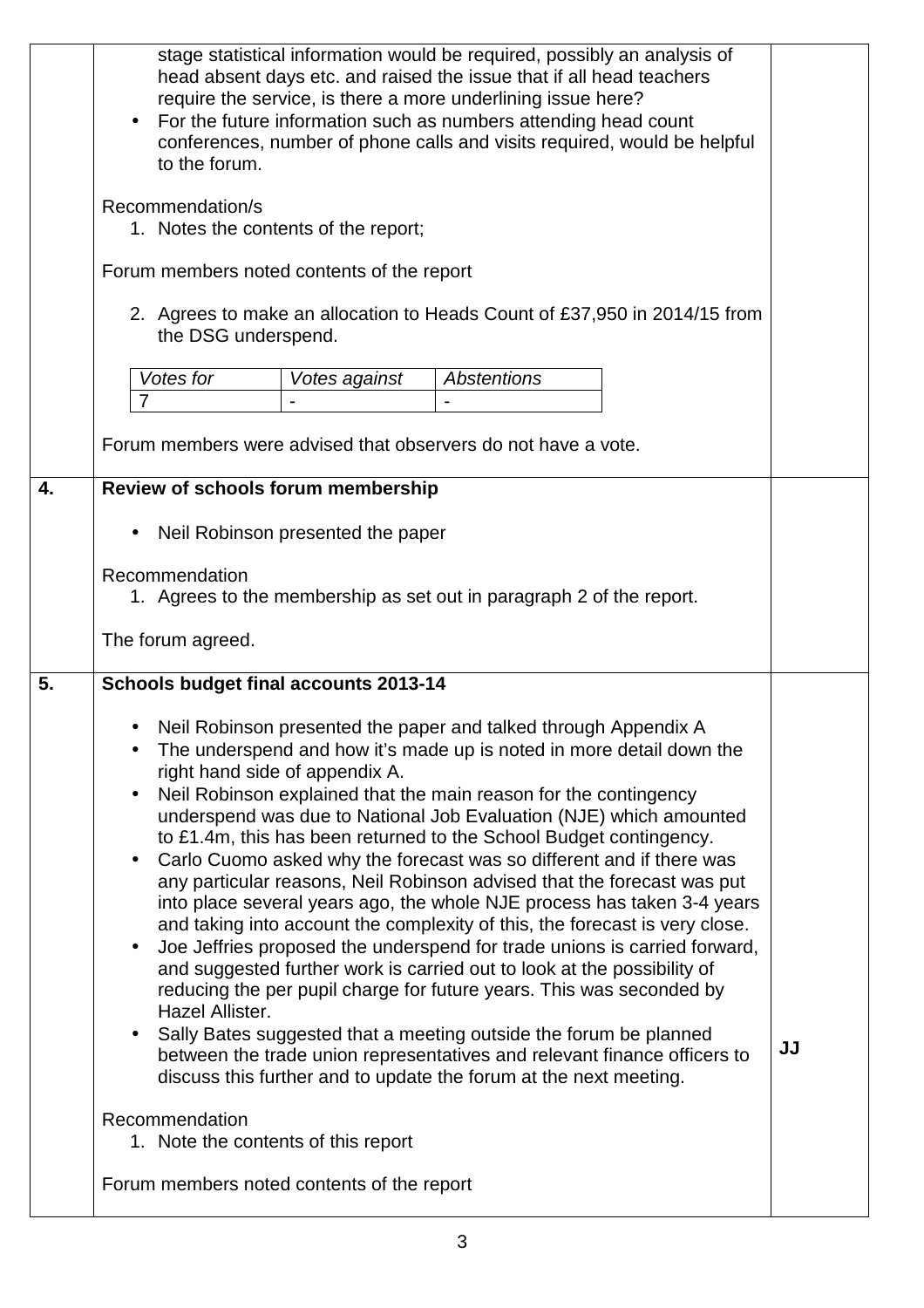| 6. | Report on the distribution of the pupil growth fund for 2014/15                                                                                                                                                 |  |
|----|-----------------------------------------------------------------------------------------------------------------------------------------------------------------------------------------------------------------|--|
|    | Mike Sharpe presented the paper to the forum, and advised that there<br>$\bullet$<br>was a pending Ashfield school, if and when approved this would use all<br>the 2014-15 allocation of the pupil growth fund. |  |
|    | Recommendation/s                                                                                                                                                                                                |  |
|    | 1. Notes the content of the report and the allocations made from the growth<br>fund.                                                                                                                            |  |
|    | 2. Continues to monitor use of this fund throughout 2014-15, & considers<br>the level of funding & criteria for future years, in light of any in-year<br>allocations.                                           |  |
|    | 3. Considers confirming the indicative $3rd$ term funding for the 8 schools<br>requiring 3 term support.                                                                                                        |  |
|    | 4. Considers retrospectively funding East Markham School for 2 terms ICS<br>funding to the value of £26,004                                                                                                     |  |
|    | Forum members noted the content of the report, and agreed with the other 3<br>recommendations.                                                                                                                  |  |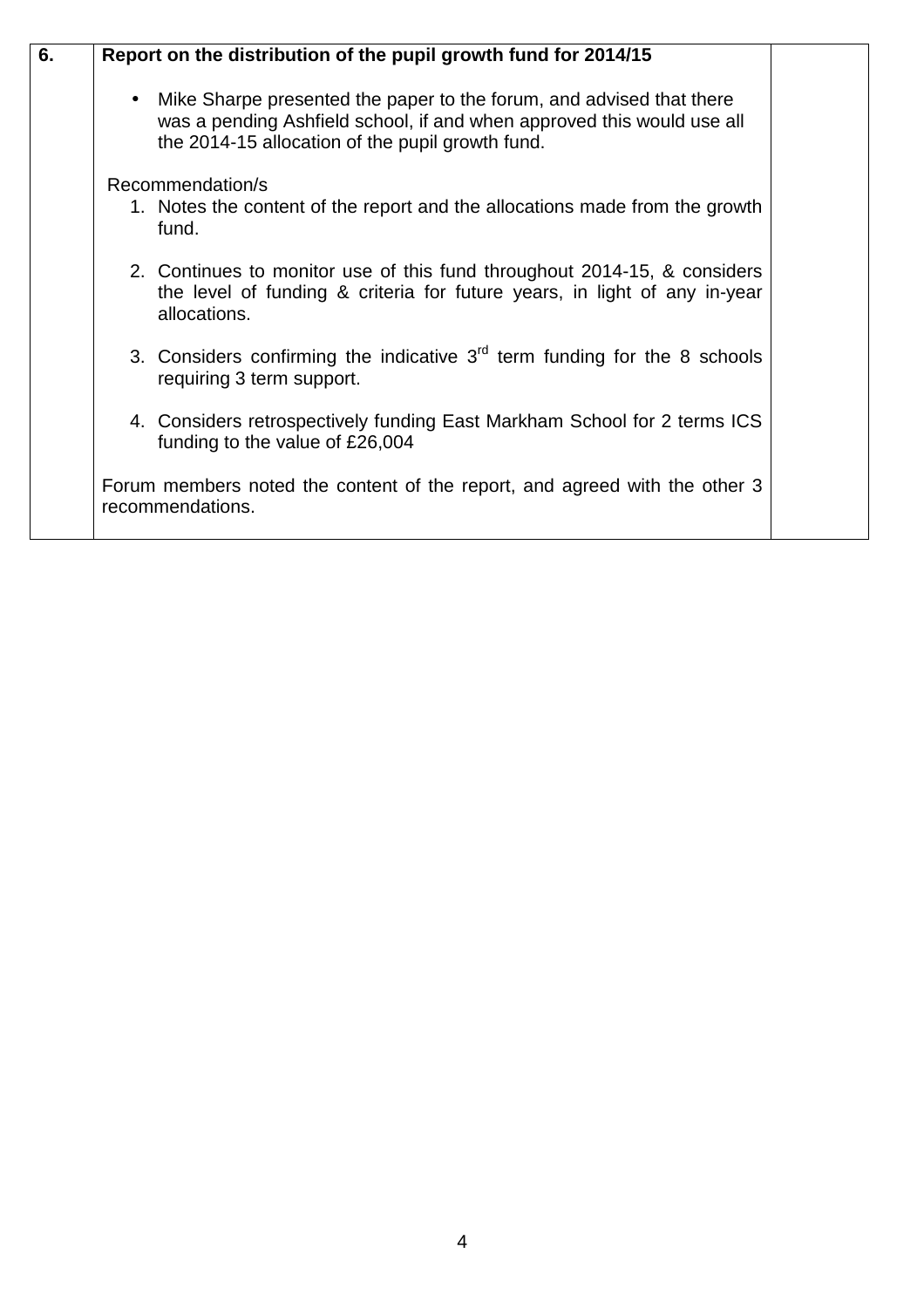| John Slater presented the paper, and explained the background work<br>that had been carried out on special school budgets prior to the meeting.<br>The forum were advised that the budget mechanism and rationale were<br>in accordance with regulations, and had been approved by the DfE.<br>John Slater explained that the extra £1.1m that had been added into the<br>budgets, was from the post 16 underspend.<br>Ron McCrossen thanked the working group, and feels that within the<br>special budgets there is more, of a level playing field.<br>Martin Kennard asked with a 6% increase in budget, has there been a<br>6% increase in numbers/places.                                                                                                                                                                                                                                                                                                                                                                                                                                                                                                                                      | $\overline{7}$ . | Update to the special school funding formula |  |
|-----------------------------------------------------------------------------------------------------------------------------------------------------------------------------------------------------------------------------------------------------------------------------------------------------------------------------------------------------------------------------------------------------------------------------------------------------------------------------------------------------------------------------------------------------------------------------------------------------------------------------------------------------------------------------------------------------------------------------------------------------------------------------------------------------------------------------------------------------------------------------------------------------------------------------------------------------------------------------------------------------------------------------------------------------------------------------------------------------------------------------------------------------------------------------------------------------|------------------|----------------------------------------------|--|
| John Slater explained that there has been an increase in demand,<br>$\bullet$<br>however it's not just the number of places that has an impact but also the<br>requirements of the pupils, these are changing and becoming more<br>complex.<br>• Ron McCrossen said that the range of complexity is vast and there are<br>pupils that require 3 TA's<br>Martin Kennard asked if the £1.1m was a recurring cost, or would it be at<br>the expense of other vulnerable children in maintained schools.<br>Tony Colton asked why there was an underspend within post 16<br>budgets?<br>John Slater explained this was sustainable, and that the underspend was<br>from the HLN block and not the Schools block.<br>The forum requested Charles Savage attends the next meeting, in order<br><b>CS</b><br>to further explain the situation with the special schools funding.<br>John Slater talked about the closure of Daybrook learning centre, and<br>advised that there are proposals to keep it open for pupils with autism<br>and<br>ADHD - the suggestion is for Derrymount to run this location as more<br>places for Derrymount are required and they specialise in this type of<br>provision. |                  |                                              |  |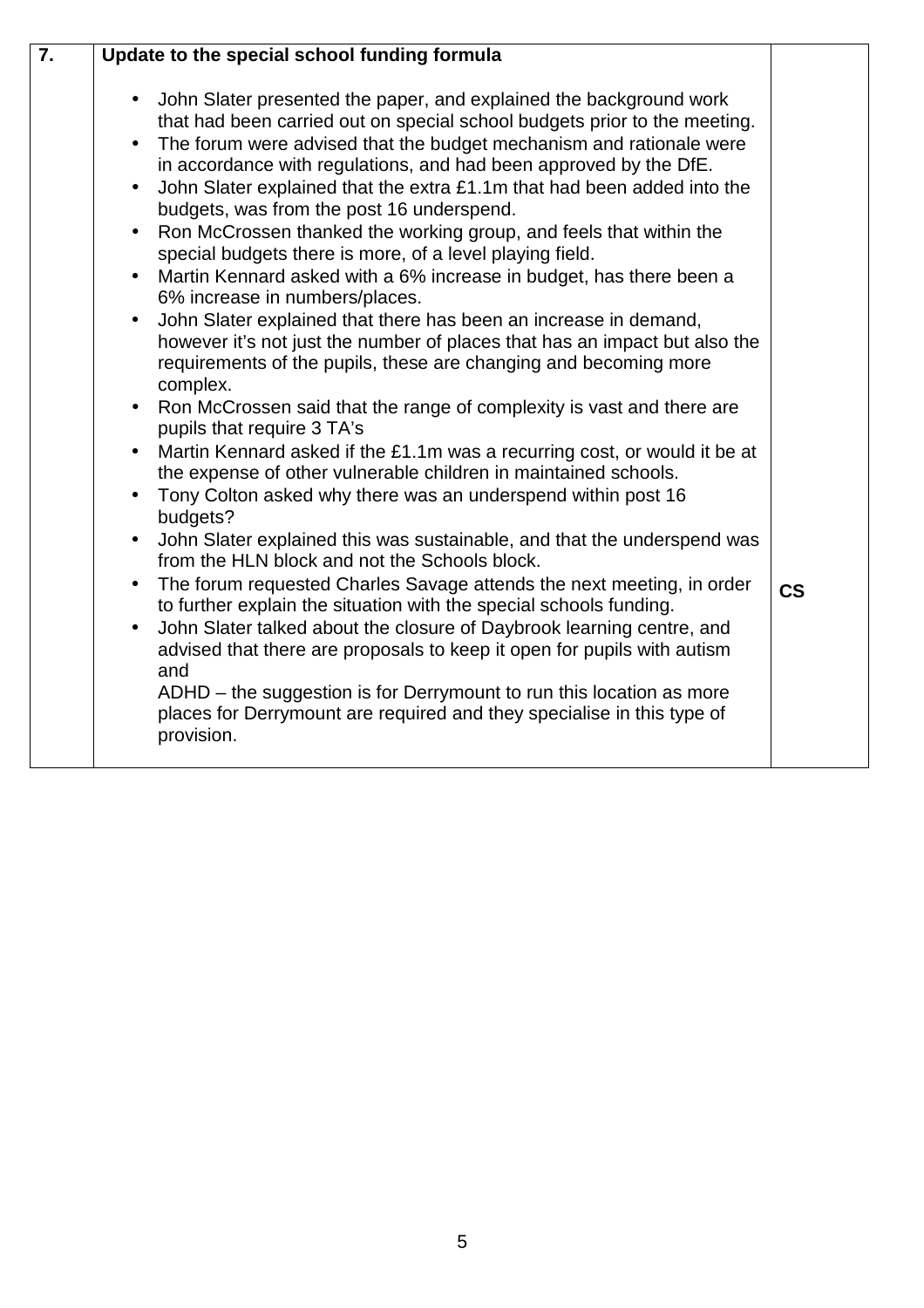| Bassetlaw learning centre is also closing and this is due to a change in<br>how we provide provision for these pupils<br>Carlo Cuomo requested clarification on the Daybrook learning centre; he<br>understood that there would only be key stage 4 pupils there.<br>John Slater advised it would be closing in the current state. Councillors<br>would be making a decision by Wednesday of next week regards this.<br>Carlo Cuomo asked if there were any papers, and if the decision would<br>be made public. John Slater confirmed that it would be made public, and<br>papers have been published and are already in the public domain.<br>Mike Quigley was there a 25% increase in cost at Bracken Hill and<br>Derrymount?<br>Ron McCrossen explained that special schools had historically lost due<br>to the capping system, for Bracken Hill this amounted to £1m<br>approximately over the past few years.<br>John Slater clarified that it was not an increase to budgets but more a<br>correction to how the special budgets are distributed.<br>Recommendation/s<br>1. approves the final budget figures for the special schools, and<br>2. notes the 'next steps' to be taken with the soft federation of special<br>schools<br>These recommendations were approved.<br>Proposed charging for processing of free school meals<br>• Claire Wilcoxson presented the paper<br>Caroline Anderson pointed out that based on the paper, Christ the King's<br>charge would be £1,150, the school have 79 pupils on FSM which<br>equates to £14.55 per pupil. Northamptonshire and Cambridgeshire have<br>a model which charges on a per pupil amount, currently the charge is<br>90p per FSM pupil which for them would be a yearly charge of £71.<br>Claire Wilcoxson was aware that other authorities may do the same<br>$\bullet$<br>checks but questioned how regular these were carried out<br>Louise Regan was concerned that there would be an impact to |                                  |
|------------------------------------------------------------------------------------------------------------------------------------------------------------------------------------------------------------------------------------------------------------------------------------------------------------------------------------------------------------------------------------------------------------------------------------------------------------------------------------------------------------------------------------------------------------------------------------------------------------------------------------------------------------------------------------------------------------------------------------------------------------------------------------------------------------------------------------------------------------------------------------------------------------------------------------------------------------------------------------------------------------------------------------------------------------------------------------------------------------------------------------------------------------------------------------------------------------------------------------------------------------------------------------------------------------------------------------------------------------------------------------------------------------------------------------------------------------------------------------------------------------------------------------------------------------------------------------------------------------------------------------------------------------------------------------------------------------------------------------------------------------------------------------------------------------------------------------------------------------------------------------------------------------------------------------------------------------------------|----------------------------------|
| maintained schools, if assumptions had been made that academies<br>would buy this service back, and based on the comments buy back<br>seemed unlikely. Claire Wilcoxson confirmed that academies not buying<br>back would not affect the service the maintained sector receive.<br>Martin Kennard suggested that another costing exercise would be                                                                                                                                                                                                                                                                                                                                                                                                                                                                                                                                                                                                                                                                                                                                                                                                                                                                                                                                                                                                                                                                                                                                                                                                                                                                                                                                                                                                                                                                                                                                                                                                                     |                                  |
| Sally Bates concluded that the recommendation is that the academies<br>can buy back this service.<br>Forum members noted contents of the report.                                                                                                                                                                                                                                                                                                                                                                                                                                                                                                                                                                                                                                                                                                                                                                                                                                                                                                                                                                                                                                                                                                                                                                                                                                                                                                                                                                                                                                                                                                                                                                                                                                                                                                                                                                                                                       |                                  |
|                                                                                                                                                                                                                                                                                                                                                                                                                                                                                                                                                                                                                                                                                                                                                                                                                                                                                                                                                                                                                                                                                                                                                                                                                                                                                                                                                                                                                                                                                                                                                                                                                                                                                                                                                                                                                                                                                                                                                                        | beneficial on a per pupil basis. |